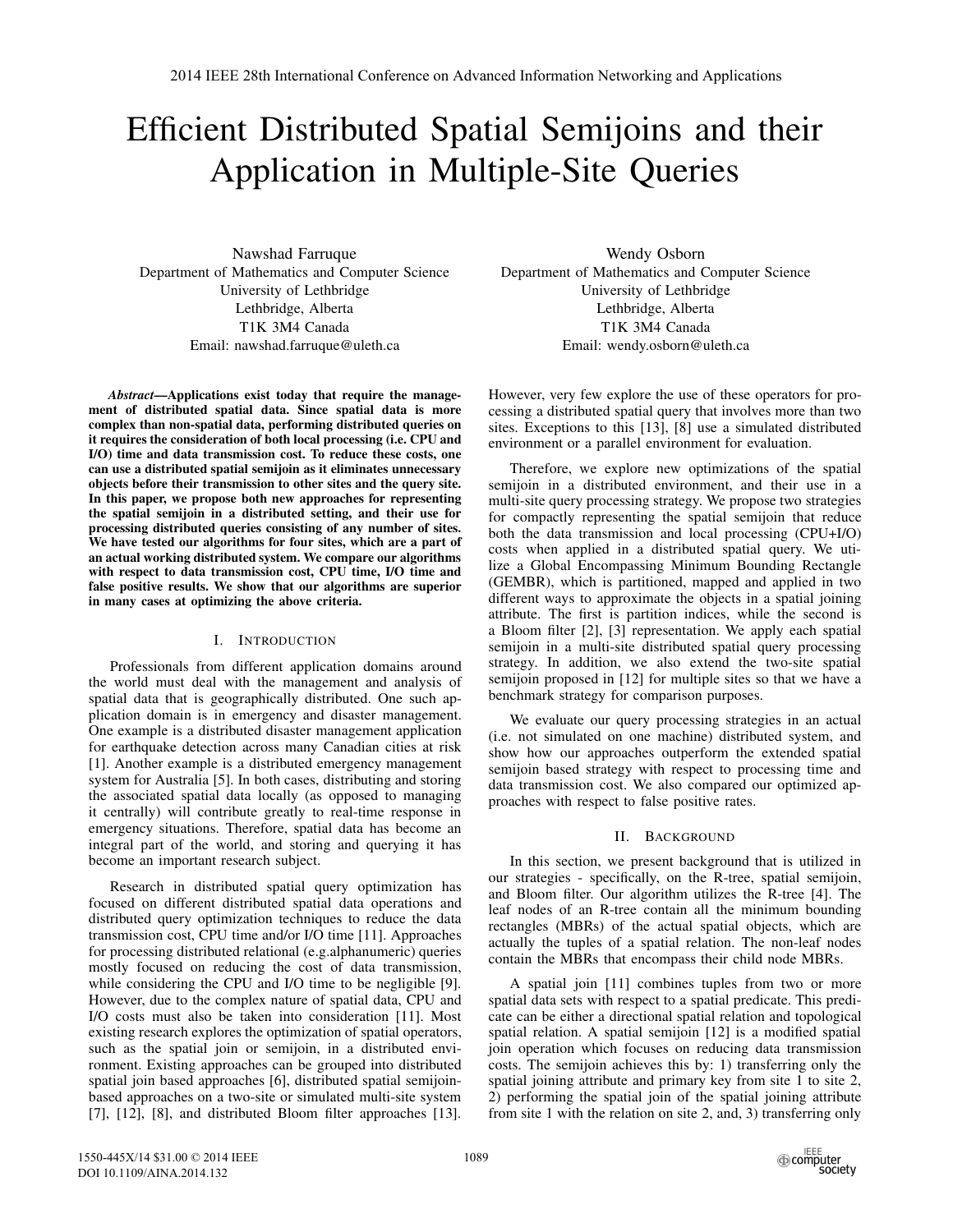the relevant tuples from site 2 back to site 1, which are joined with the relation at site 1.

Many spatial operators can be optimized by applying the following two steps [11]: Filter and Refinement. In filter step the comparison between two spatial objects is evaluated using the approximations for each object, which are usually in the form of a minimum bounding rectangle (MBR). In the refinement step, the comparison between two spatial objects that pass the filter step is repeated with the actual spatial objects themselves.

The Bloom filter  $[2]$  is an array of m bits which can be used to compactly represent a set of  $n$  items and used for membership queries. In the context of query processing, a Bloom filter of  $m$  bits can be used to represent a set of  $n$ distinct attribute values. Given all  $m$  bits initially set to 0, for each attribute value in  $S$ , the Bloom filter uses  $k$  independent hash functions, each with the range  $\{1, 2, ..., m\}$  to produce addresses for  $k$  Bloom filter locations and to set the bit at each address to 1. To check if an attribute value  $x$  is member of set  $S$ ,  $x$  is sent to the same hash functions to re-produce the addresses. If the bits at the re-produced addresses are set to 1, the  $x$  is a a potential member of  $S$ .

However, because hash functions produce collisions, there is a certain probability of *false positives* occurring, which means that an attribute value can pass the Bloom filter test and not actually exist in S. The *false positive rate* is quantified in [3] as the following. Given that hash functions are random and all attribute values in  $S$  have been processed, the probability of a bit being still 0 is:

$$
p_{zero} = \left(1 - \frac{1}{m}\right)^{kn} \approx 1 - e^{-\frac{kn}{m}} \tag{1}
$$

Hence, the probability of *false positives* occurring is [3]:

$$
p_{error} = (1 - p_{zero}) = \left(1 - \left(1 - \frac{1}{m}\right)^{kn}\right)^k \approx \left(1 - e^{-\frac{kn}{m}}\right)^k
$$
\n(2)

It is found that  $p_{error}$  is minimum [3] when

$$
k = -\frac{m}{n}\ln 2\tag{3}
$$

So in our Bloom Filter Based Spatial Semijoin algorithm (BFSJ, see Section V below) to get the least possible false positives we have assumed the bloom bit factor  $(\frac{m}{n})$  is 1.5, and the number of hash functions required is approximately 1.

## III. RELATED WORK

In this section, we present a summary of existing strategies that process distributed spatial queries using spatial semijoins [12], [7], [8], Bloom filters [13], or space partitioning methods [10], [14]. Existing approaches in distributed spatial semijoins can be classified as: 1) modification to the operator itself [12], [7], and 2) general distributed query processing strategies [8].

Tan *et al.* [12] proposed two variants of the distributed spatial semijoin in order to speed up its processing. The authors represented the semijoin spatial attribute in two ways: MBRs

that are obtained from an R-tree, and one dimensional ordered quad-tree-based locational keys. A performance evaluation of both semijoin operators found the following: 1) The R-tree and locational keys performed well when the data set is large, but locational keys performed better when the data set is small, 2) The R-tree performed much better than locational keys when CPU speed was high, and 3) Building an R-tree for this purpose incurred significant CPU cost. The main limitation of this work is that the evaluation took place on one machine only that simulated a two-site distributed database.

Karam and Petry [7] propose a distributed spatial semijoin operator that takes MBRs from different levels of the R-tree, instead of from the same level of the tree. A performance comparison versus the traditional distributed spatial join shows that their semijoin is superior when applied to real world data. However, CPU time is not considered, no comparison versus the distributed semijoin proposed in [12] is found, and no strategies that handle more than two sites were found.

Osborn and Zaamout [8] proposed a general distributed query processing strategy that utilizes MBR-based distributed spatial semijoins, and worked for queries that involved more than two sites. The strategy transmits the smaller spatial attributes to the sites that contain larger relations. After the semijoin is performed on those sites, the identifiers are then transmitted back to the originating (smaller) sites, and all qualifying tuples are sent to the query site for the final spatial join. An evaluation of their strategy with two-, four- , and six-site queries, found that the strategy has a lower data transmission cost - significantly lower in some cases over the naïve spatial join approach. Limitations of this work include no consideration of CPU costs, the implementation and eavaluation on one machine only that simulated multiple sites.

Hua *et al.* [13] proposed a new spatial index structure, the BR-tree, which is an R-tree augmented with Bloom filters on every node that handle exact-match object queries. The leafnode Bloom filters are created from the leaf node objects, while the non-leaf-level filters are created from its MBRs. Given a BR-tree at every site in the distributed spatial database, the central idea of the distributed query processing strategy is to distribute replicas of all BR-tree root nodes at all sites. Any object which is qualified by a root node is transmitted to the BRtree that contains the original root node for further processing. One main limitation of this work are lack of support for spatial joins or spatial semijoin strategies. Another limitation is that it is unclear whether any significant geographical distribution existed between sites.

Patel and Dewitt [10] propose the Partition Based Spatial-Merge (PBSM) join, which handles the join of two spatial relations that do not have pre-existing spatial indices. Their strategy first partitions the **universe** that contains objects into multiple partitions, before forming buckets of spatial approximations from each relation that correspond to each partition. Then each pair of matching buckets (one per relation) are joined in memory using a plane-sweeping algorithm. Although our strategies are based on a partition of space, there are several differences between them and the PBSM strategy. First, the PBSM strategy is proposed for spatial joins without considering distribution across sites, while our strategies are semijoin based and designed for multi-site distributed queries. Second, it is unclear whether the same universe is assumed by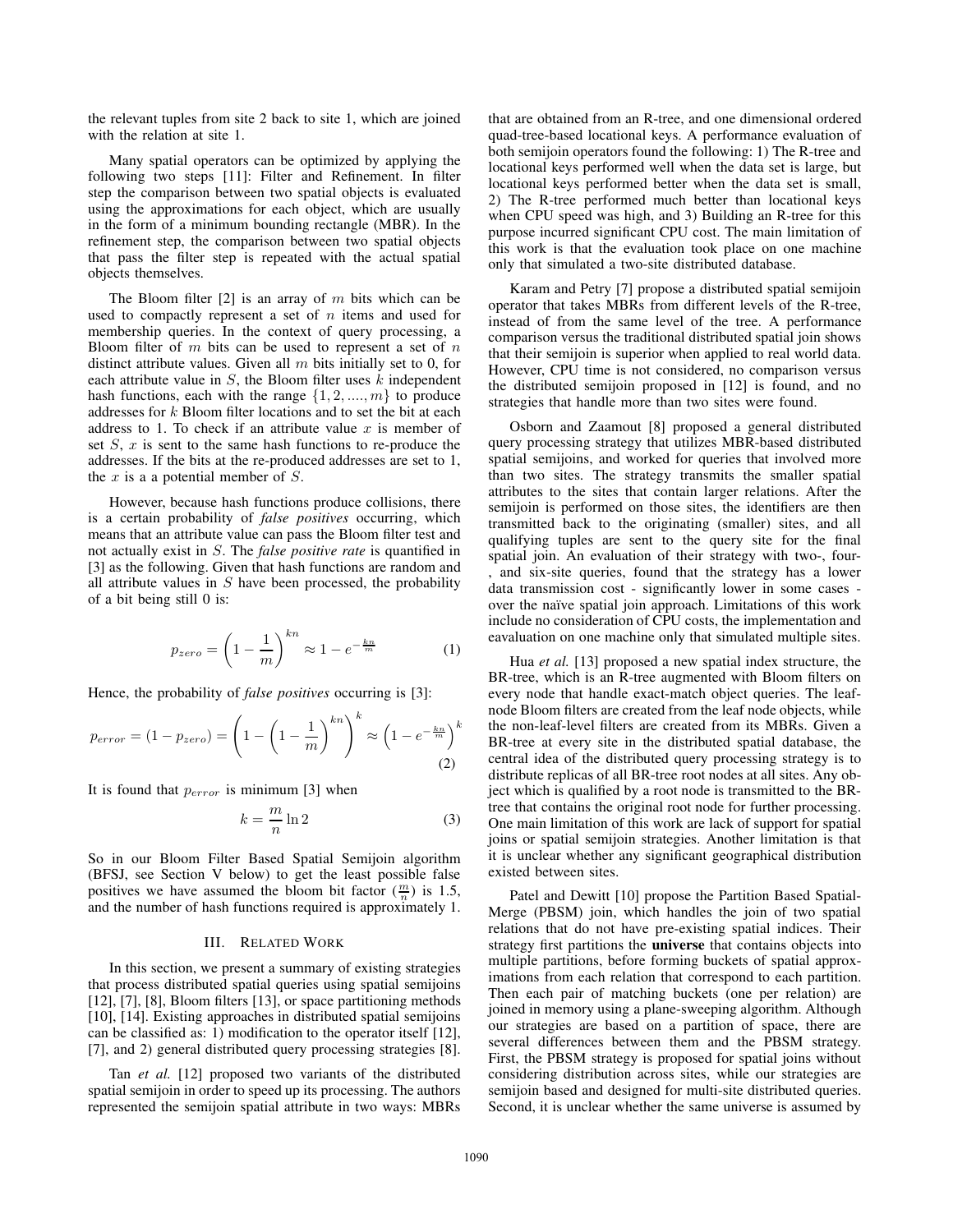

Fig. 1. GEMBR Partitioning and Mapping

both relations, or if the universe of one relation encompasses the other. Our strategy does not assume this. We determine the global space encompassing all objects as part of our partitioning (and our Bloom filter based) strategy. Finally, we transmit representations of the partitioned space to/from the query site, and only transmit to the query site tuples whose approximations qualify for the query. Our strategy does not form buckets from all approximations in order to perform a distributed spatial semijoin. We use the partition to filter approximations that do not participate in the final query.

Zhou *et al.* [14] extend the approach from [10] to work across parallel machines. Although CPU and communication costs are considered, as well as multiple sites, it is unclear how geographically distributed the sites involved are for the parallel strategy. Also, their strategy works with buckets formed from across all approximations, while again, our strategies only use the partition of space for compact representation purposes in a distributed spatial semijoin.

## IV. GEMBR PARTITIONING AND MAPPING

This section presents our core algorithms which are used by the compact representations of the distributed semijoins. First, the Global Encompassing Minimum Bounded Rectangle (GEMBR) is calculated. Then, the GEMBR is partitioned and all object MBRs are mapped onto it. Inside the GEMBR, all objects MBRs from all relations of all sites will reside.

## *A. GEMBR Calculation*

The GEMBR is the spatial extent of all objects that exist across all sites in the distributed spatial database. The steps for GEMBR calculation are as follows. First, the lower left and upper right coordinates (i.e.  $(lx, ly)$  and  $(hx, hy)$  respectively) of the Local Encompassing MBRs (LEMBR) are obtained from each of the sites. A Local Encompassing MBR (LEMBR) is the spatial extent of all spatial objects (or their MBRs) that exist at one site. If an R-tree exists at a site, this LEMBR can be extracted from the root node of the tree.

Then, the LEMBRs from each of the sites are sent to a query site. All the  $(lx, ly, hx, hy)$  values of all the LEMBRs are divided into four sets –  $lx$ ,  $ly$ ,  $hx$ , and  $hy$  – and each set is sorted. From these ordered sets, the lowest  $(lx, ly)$  and the highest  $(hx, hy)$  coordinates are identified. These are the resulting GEMBR coordinates.

For example, suppose we have four LEMBRs from four sites having the following  $(lx, ly, hx, hy)$  coordinates:  $(0, 0, 4, 2), (1, 1, 6, 3), (2, 2, 8, 4)$  and  $(3, 3, 10, 5)$ . After sorting the values in the  $lx$  set in ascending order we have the following: 0, 1, 2 and 3. We take the first value, 0, which is the minimum  $lx$  value among all values in the  $lx$  set. Likewise, we also find  $ly$ ,  $hx$  and  $hy$  values as 0, 10 and 5 respectively. So, the final GEMBR coordinate  $(Lx, Ly, Hx, Hy)$  is  $(0, 0, 10, 5)$ . This example is shown in Figure 1.

After determining the GEMBR co-ordinates, it is sent to each of the sites in parallel. Then, using the partition information  $n$  sent by the query site, the copy of the GEMBR at each client site is partitioned into  $n \times n$  partitions, and indexed from lower left corner to upper right corner using positive integer, i, where  $0 \le i \le n \times n$ , which we call partition indices. Currently, the partition information  $n$  is a constant value, which is stored at the query site, or can be provided by the user when specifying a query.

Then, the object MBRs at each client site are then mapped onto the partitioned GEMBR. If an R-tree is used, the object MBRs can be obtained from its leaf nodes, which results in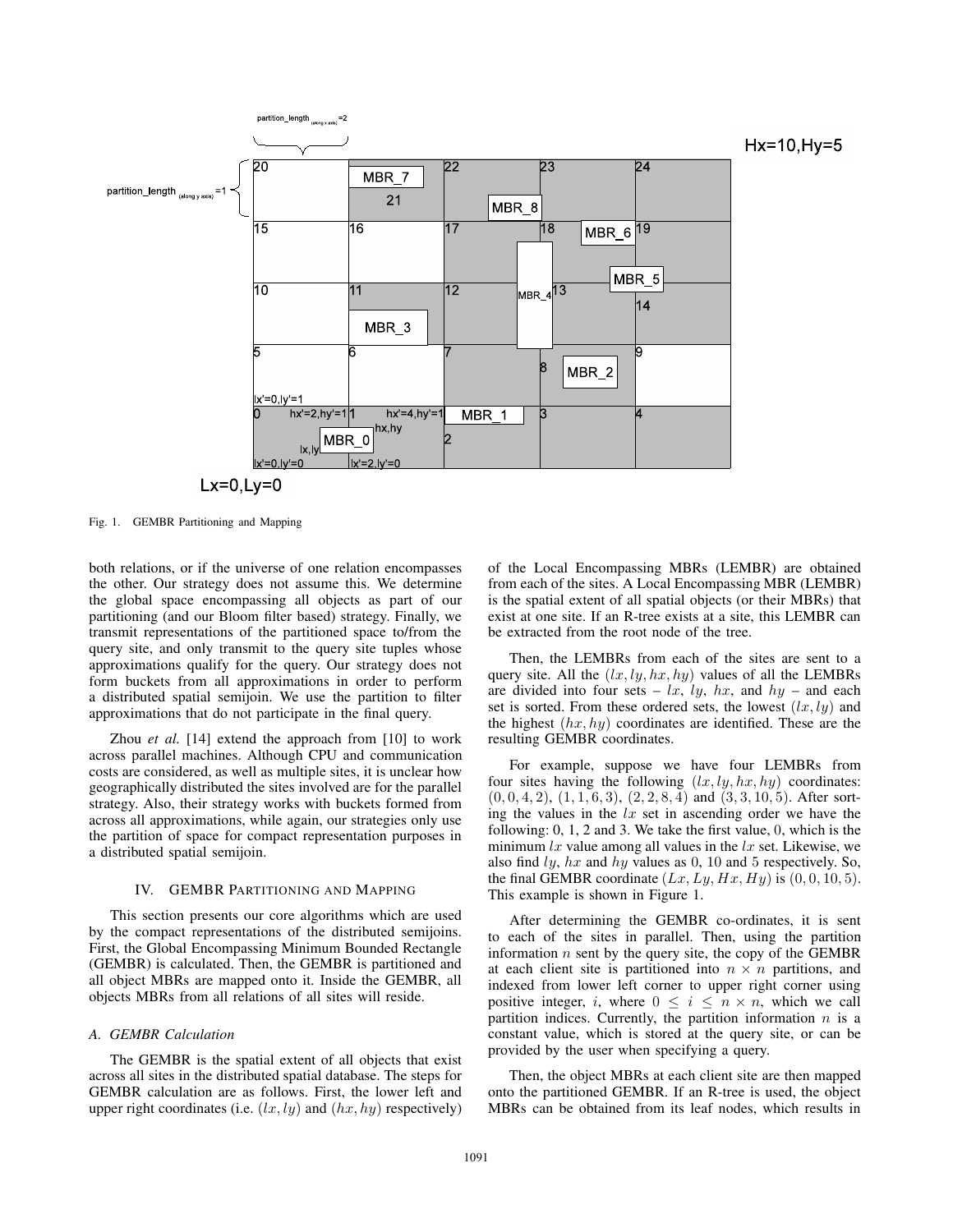lower I/O costs.

# *B. GEMBR Partitioning and Mapping*

After the GEMBR is calculated and transmitted to each site, GEMBR partitioning and mapping takes place on each site in parallel to partition the space and map the local object MBRs to the local GEMBR copy.

First, the GEMBR space is partitioned into  $n$  partitions along the  $x$  axis and  $n$  partitions along the  $y$  axis. The total number of GEMBR partitions is  $n \times n$ . The length of each partition along the  $x$  axis and  $y$  axis is calculated. Referring to the GEMBR example shown in Figure 1, where the GEMBR has the lower coordinate  $(Lx = 0, Ly = 0)$  and upper coordinate  $(Hx = 10, Hy = 5)$ . Also, assume that the number of specified partitions  $n$  along an axis is 5. We need to create  $5 \times 5 = 25$  partitions. The length of each partition along x axis is 2, and along the y axis is 1.

Next, the coordinates  $(lx, ly, hx, hy)$  for each partition is calculated. The process proceeds through the partitions in row-major order, starting from the lower left-hand corner  $(Lx, Ly)$  to the top right-hand corner  $(Hx, Hy)$  of the GEMBR. After each partition is calculated, it is stored in an array, which is called *partition coordinates holder array* (or *holder array* for short). The index values for the *holder array* will serve as the partition identifiers later on. Referring back to Figure 1, the lower left partition is calculated first (i.e  $lx = 0$ ,  $\ell y = 0$ ,  $hx = 1$ ,  $hy = 2$ ), followed by the next partition (i.e.  $lx' = 2, ly' = 0, hx' = 4, hy' = 1$ , and proceeding towards the upper right-hand partition, in row-major order.

Next, for each object MBR, the GEMBR partition (or subset of partitions, which we will call the GEMBR subregion) that encompasses the object is calculated. Because an MBR can overlap more than one partition, this step determines the region covered by the subset of partitions that contain an MBR.

For each object MBR, its lower left coordinate  $(lx, ly)$  and upper right coordinate  $(hx, hy)$ , is tested against the lower lefthand and upper right-hand coordinates of each of the partitions, starting from the lower left-hand partition 0 and proceeding in row-major order to up the upper right-hand parition. If the lower coordinate  $(lx, ly)$  is inside any partition, or on either of the partition coordinates  $(lx, l_y)$  or  $(hx, hy)$ , the lower left coordinates of a partition  $(lx,ly)$  is recorded as the lower left-hand coordinate of the GEMBR subregion that encloses the object MBR. Similarly, the upper right coordinates  $(hx)$ ,  $h(y)$  of a partition are recorded as the upper right-hand coordinate of the GEMBR subregion if it contains the upper right  $(hx, hy)$  coordinate of an object MBR.

Referring back to Figure 1, suppose we test the lower left coordinates  $(lx, ly)$  of  $MBR_0$  and find they are inside the lower left  $(lx t = 0, ly t = 0)$  and upper right  $(hx t = 1, hy t = 1)$ 2) coordinates of partition 0 (i.e. its  $(lx,ly) \leq (lx,ly) \leq$  $(hx, hy)$ ). We record  $(lx = 0, ly = 0)$  from partition 0 as the lower left-hand co-ordinate of the GEMBR region containing  $MBR_0$ . Then we check the upper right coordinate  $(hx, hy)$ of  $MBR_0$  and find that it falls inside partition 1. We record as the upper right-hand coordinate of the GEMBR subregion the  $(hx/ = 4, hy/ = 1)$  coordinate from partition 1. Therefore, these lower left-hand and upper right-hand coordinates define the subregion of partitions that encompass  $MBR_0$ .

Finally, for each object MBR and its corresponding subregion found in step 3, all the partition indices of the partition (or partitions that fall within the GEMBR subregion) are identified by comparing each subregion with the partitions in the holder array. The set of unique partition indices from all object MBRs are returned for the final mapping result.

Referring back to Figure 1, we identify the partitions that contain MBR\_0, using the region defined by  $(lx t = 0,$  $\frac{dy}{dx} = 0$ ) and  $\frac{h x}{y} = 4$ ,  $\frac{h y}{y} = 1$  and the *holder array* of partitions. This results in partitions  $0$  and  $1$  for  $MBR_0$ . Therefore, partition indices  $0$  and  $1$  are returned for  $MBR_0$ . Similarly,  $MBR_1$  is mapped to partition indices 2 and 7,  $MBR_2$  to partition index 8,  $MBR_3$  to partition index 11,  $MBR_4$  to partition indices 7,8,12,13,17 and 18,  $MBR_5$ to partition indices 13,14,18 and 19 and  $MBR\_6$  to partition indices  $18,19,23$  and  $24$ ,  $MBR_7$  to partition index  $21$  and  $MBR_8$  to partition indices 22 and 23.

## V. QUERY PROCESSING STRATEGIES

In the following section we propose three distributed spatial query processing algorithms, two of which utilize our compact representations of the distributed spatial semijoin: Geometric Space Partition and Mapping Based Spatial Semijoin (PMSJ), Bloom Filter Based Spatial Semijoin (BFSJ), and Distributed Naïve Spatial Semijoin (NSPJ).

Our algorithms are designed to work for any number of sites. Among the sites, one is designated as the query site where the user issues a query. All other sites are client sites which process a portion of the user query. All the processes initiate at each site at the same time when the user issues query from query site. In the user query the user states the number of partitions *n* along any one axis of GEMBR for both algorithms. For the BFSJ algorithm *bloom filter factor* and *number of hash functions* are also stated.

# *A. Geometric Space Partition and Mapping Based Spatial Semijoin (PMSJ)*

Our PMSJ algorithm performs optimization of distributed spatial queries by utilizing the partition indices representation of the GEMBR from all participating sites for distributed semijoin processing. First, on each client site, the partition indices are obtained from the GEMBR Calculation, Partition and Mapping algorithms, and duplicates are removed before transmission to the query site. This is shown in Figure 2.

Then, at the query site, the set of common partition indices is calculated. A partition index is added to this set only if it was sent from every client site (i.e. at every client site, the partition contained one or more objects). Then, the final set of common indices are sent back to each client site. This is shown in Figure 3.

On each client site, all the tuple ids of the corresponding object MBRs that reside in the partitions contained in the set of common partition indices are retrieved. Finally, on each client site, for each qualifying tuple id, the corresponding exact spatial object are retrieved and sent to the query site for the refinement step. This is depicted in Figure 4. Note that in Figure 4 each spatial object is represented with its tuple id due to limited space in the diagram - however, it is the objects that are being transmitted to the query site.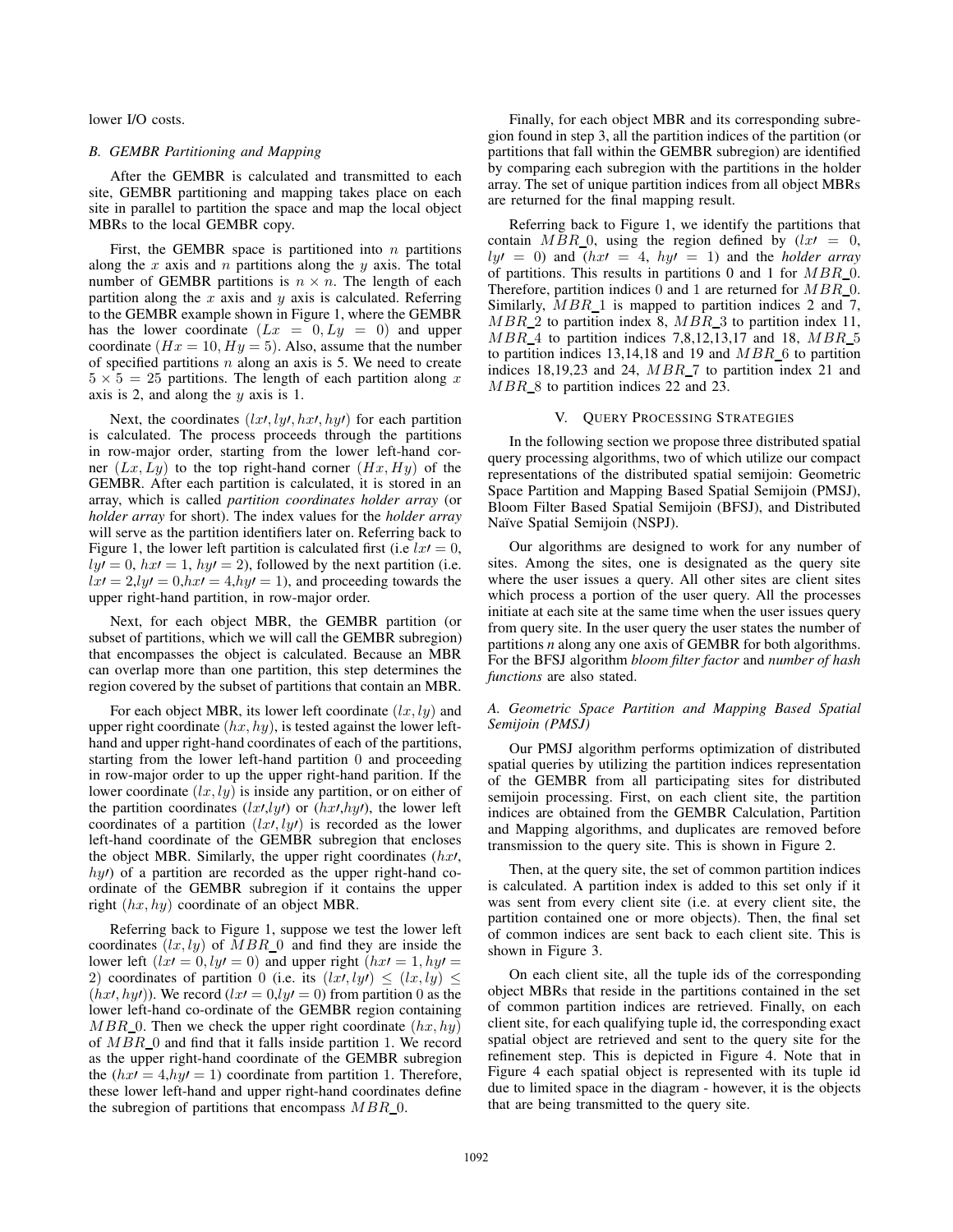

Fig. 2. Sending Partition Indices to Query Site



Fig. 5. Mapping Partition Indices to Bloom Filter



Fig. 6. Calculation and Transmission of Common Bloom filter



Fig. 3. Calculation and Transmission of Common Partition Indices





Fig. 7. Bloom Bit to Partition Index Mapping and Object Transmission to Query Site

Fig. 4. Object Transmission to Query Site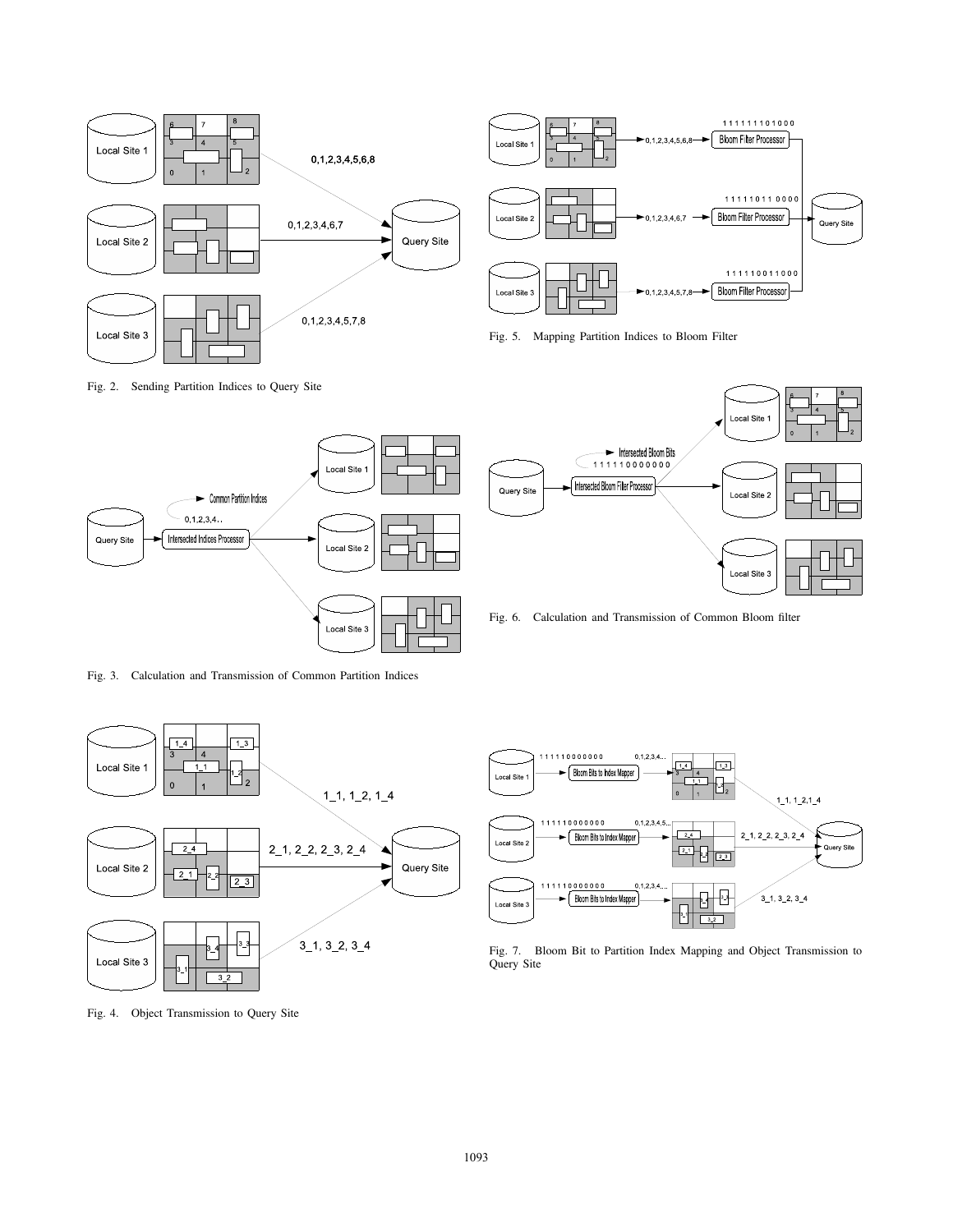# *B. Bloom Filter Based Spatial Semijoin (BFSJ)*

Our BFSJ algorithm creates and uses Bloom filter-based representations of the GEMBRs from all participating sites for semijoin processing. Given the query information, which consist of the number of the partitions along each axis  $n$ , the number of hash functions k and the Bloom filter factor  $B_f$ , the size of the Bloom filter is calculated based on following formula:  $B_s = B_f \times (n \times n)$  at each of the client sites. Then all the Bloom filters are initialized to all 0s.

Then, the Bloom filter representations of the partition indices from each site are constructed and sent to the query site. Bloom filter creation is done by a module called the *Bloom Filter Processor*. For this, the *Bloom Filter Processor* takes the set of partition indices that are returned from the GEMBR Calculation, Partitioning and Mapping functions, and sends it to the hash functions. The hash functions calculate and return the corresponding Bloom filter indices, which are then set to 1. This is shown in Figure 5.

At the query site, the *Intersected Bloom Filter Processor* module finds the common Bloom filter by performing a bitwise intersection of all Bloom filters in order to find out the common bloom bits from all the bloom bits representations and send the common or intersected bloom bits to each of the client sites. This is depicted in Figure 6.

At each client site, the common Bloom filter bits are sent to the *Bloom Bits to Index Mapper* module, which maps the bits to the corresponding partition indices. This is done by taking each partition index and if it is found to be 1 in the Bloom filter (after being hashed by all the hash functions), it is kept. These partition indices are eventually the common partition or intersected partition indices.This is shown in Figure 7.

At each client site, all the tuple ids of the corresponding object MBRs that reside in the partitions contained in the set of common partition indices are retrieved. Finally, on each client site, for each qualifying tuple id, the corresponding exact spatial object are retrieved and sent to the query site for the refinement step. This is also depicted in Figure 7. Note that in Figure 7 each spatial object is represented with its tuple id due to limited space in the diagram - however, it is the objects that are being transmitted to the query site.

#### *C. Distributed Na¨ıve Spatial Semijoin (NSPJ)*

The Distributed Naïve Spatial Semijoin(NSPJ) algorithm is an extension of [12] for more than two sites. We use this as a benchmark strategy for comparison purposes.

All the object MBRs at each client site are sent to the query site. If the spatial relation at a client site is indexed by an Rtree, then the object MBRs can be obtained by scanning the leaf nodes of the R-tree. At the query site, all object MBRs from all sites are checked for overlap. All qualifying object MBRs are sent back to their respective client sites and their corresponding tuple ids are extracted. Then, all the qualifying exact spatial objects for those tuple ids are sent to the query site for the refinement step.

#### VI. PERFORMANCE EVALUATION

In this section we present our performance evaluation of the BFSJ, PMSJ and NSPJ strategies. Our first goal is to compare the BFSJ and PMSJ strategies against the NSPJ strategy with respect to processing and data transmission costs. Our second goal is to compare the BFSJ and PMSJ strategies with respect to false positives.

We have implemented our algorithms in a four node peerto-peer distributed system<sup>1</sup>. The nodes are situated in four geographically scattered locations. Our query site is located at the University of British Columbia (node name: Orcinus) and the client sites are located at the University of Victoria (node name: Hermes/Nestor), Simon Fraser University (node name: Bugaboo ) and the University of Alberta (node name: Jasper)<sup>2</sup>. We have also used a parallel distributed shell (PDSH) utility<sup>3</sup> for co-ordinating the overall spatial semijoin process in parallel at each client site, as soon as the user issues the query from the query site. We have implemented all our algorithms in C++ and organize the total process to be done in the distributed environment with the help of Bash shell scripting.

For our evaluation, we used randomly-generated synthetic data. We chose to use synthetic data so that results and trends could be determined for specified numbers of tuples and a random data distribution. Each client site contains five spatial relations that contain 2000, 4000, 6000, 8000 and 10,000 tuples respectively. Every spatial relation contains one spatial attribute, which contains a 10-unit by 10-unit square. For each relation, a space size of  $\sqrt{\#tuples*10}$  units is used to contain all randomly generated objects. Each relation is indexed on its spatial attribute with an  $R$ -tree<sup>4</sup>.

We compare the BFSJ, PMSJ and NSPJ algorithms with respect to the processing (CPU+I/O) time and data transmission cost. The CPU+IO time was measured in seconds, while the data transmission cost was measured in the number of kilobytes that were transmitted over the network. We also compare the BFSJ and PMSJ algorithm based on the percentage of false positives. As the NSPJ uses the object MBRs directly for overlap checking, it does not produce any false positive result in the filter stage. Therefore, we have only calculated the percentage of false positives for BFSJ and PMSJ. The percentage of false positives is calculated based on the following formula:

$$
f = \frac{\#Tuples_{BFSJorPMSJ} - \#Tuples_{NSPI}}{\#Tuples_{BFSJorPMSJ}} \times 100
$$
 (4)

### *A. Results*

We show comparison of processing time (PT items in each legend) and average transmission cost (TC items in each legend) for 30x30, 60x60 and 90x90 partitions in Figures 8, 9, and 10 respectively. We also show the false positive percentage comparison in Figures 11, 12 and 13 for the same. From the figures, we observe a common trend of increasing transmission cost and increasing processing time while decreasing false positive percentages with the increase in the number of partitions.

*1) Transmission Cost:* We calculate the average transmission cost in kilobytes (our "inefficiency index" measure for

<sup>1</sup>Westgrid, www.westgrid.ca

<sup>2</sup>https://www.westgrid.ca/support/systems

<sup>&</sup>lt;sup>3</sup>PDSH utility obtained from code.google.com/p/pdsh

<sup>&</sup>lt;sup>4</sup>R-tree code obtained from www.rtreeportal.org.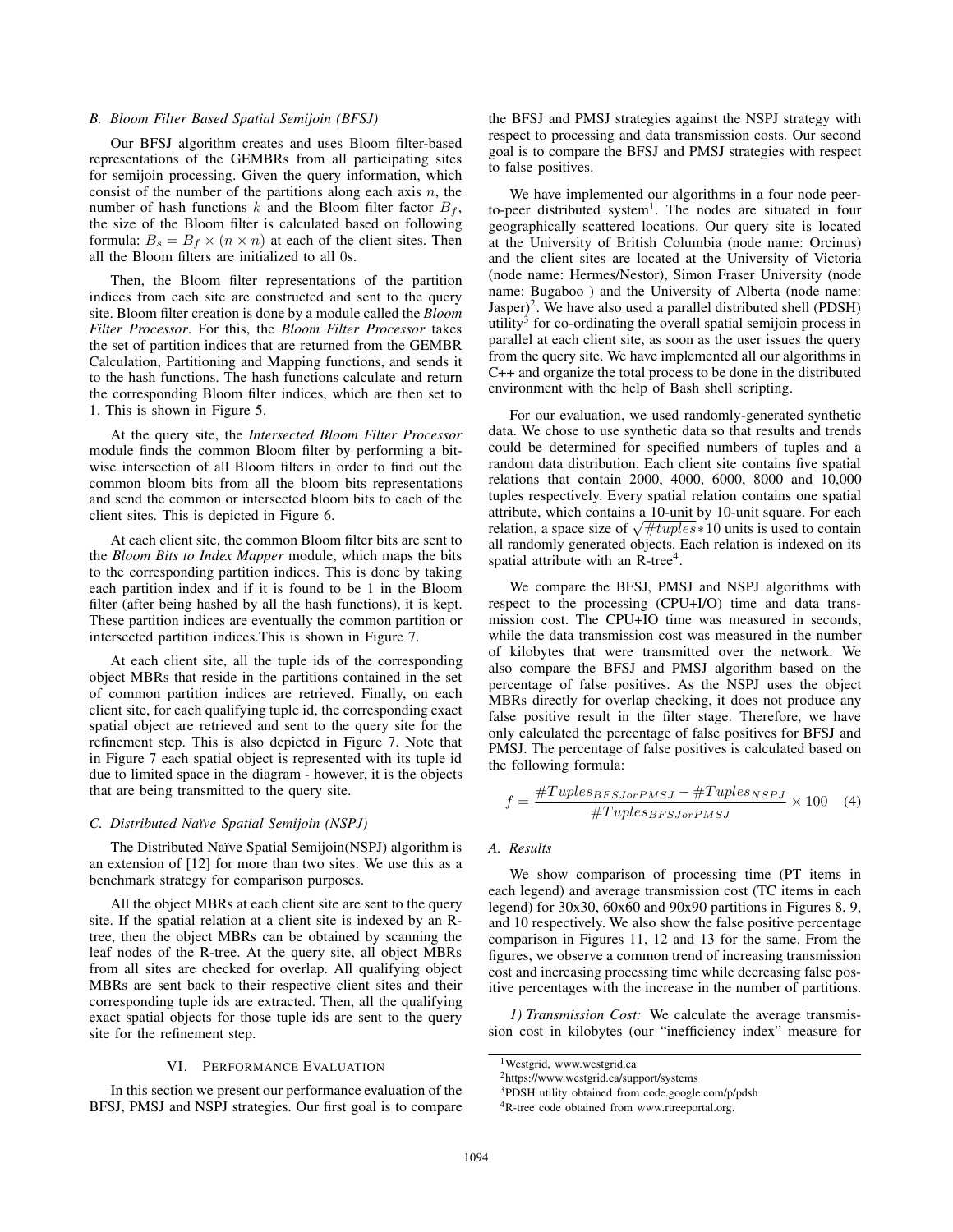

Fig. 8. Processing Time and Transmission Cost for  $30 \times 30$  Partitions



Fig. 9. Processing Time and Transmission Cost for  $60 \times 60$  Partitions



Fig. 10. Processing Time and Transmission Cost for  $90 \times 90$  Partitions

transmission cost, as displayed in the Figures) of data transmitted from client sites to query site and vice-versa in parallel. We plot this data against the number of tuples. By comparing the algorithms we find that the PMSJ and BFSJ algorithms outperform the NSPJ algorithm by a factor of approximately 6 on average with respect to transmission cost. For example, in Figure 10, we see a significant difference in transmission costs between both the BFSJ and PMSJ algorithms and the



Fig. 11. False Positives Comparison for  $30 \times 30$  Partitions



Fig. 12. False Positives Comparison for  $60 \times 60$  Partitions



Fig. 13. False Positive Comparison for  $90 \times 90$  Partitions

NSPJ algorithm. This cost for NSPJ is very high with respect to number of tuples. This observation is true as well for Figures 8 and 9. The reason is that we send more compact approximations of MBRs (i.e. Bloom filters and partition indices) to and from the query site in our algorithms, than in NSPJ where we send the actual MBR approximations of the spatial objects. We further reduce the transmission cost by sending unique partition indices which are covered by object MBRs on a client site to the query site for semijoin processing